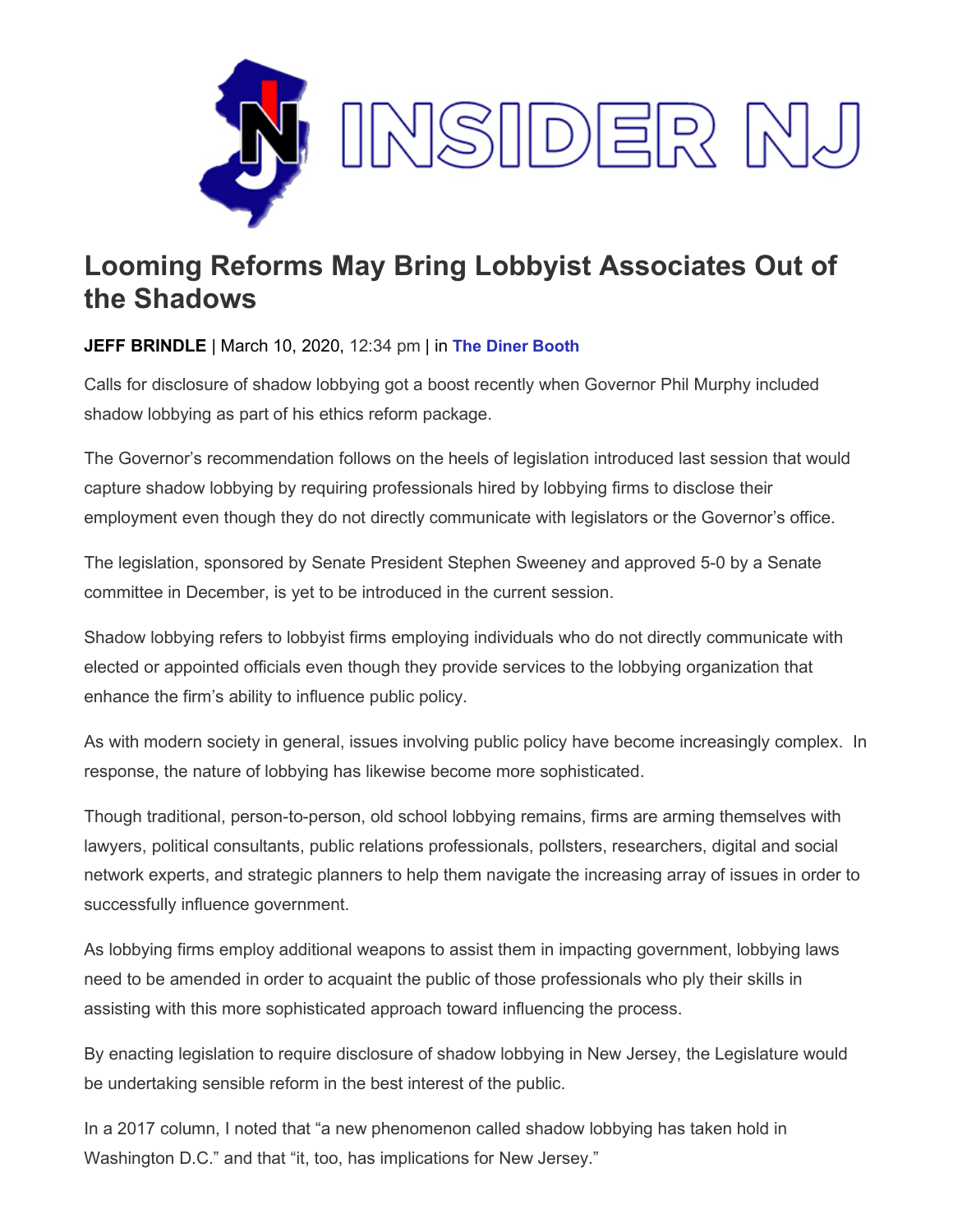Even two years ago, it was clear that the lobbying community in New Jersey was every bit as innovative as federal lobbyists.

As with the growth of independent, outside groups, shadow lobbying may have started at the federal level, but now has trickled down to the state level. New Jersey is no exception.

Interestingly, just as the growth of independent groups has resulted in less transparency in the electoral process, the increase in shadow lobbying may be contributing to a decrease in the number of registered lobbyists and thereby to less overall disclosure of lobbying activity.

For example, the Center for Responsive Politics, alluding to activity at the national level, suggested in a 2017 report, "what has become more prevalent over the last decade are hordes of lobbyists deliberately moving into the shadows to avoid the consequences of registration."

Moreover, 2,100 federal lobbyists in 2016 reported no lobbying activity though a majority still worked for the same employer.

According to the Center's most recent information, there has been a 20 percent decline in registered lobbyists since 2007, from 14,827 to 11,862 in 2019.

New Jersey has witnessed a similar, though smaller, downward trend in registered lobbyists. In 2019 there were 947 registered lobbyists compared with 1,043 in 2008- a 9.2 percent falloff.

It is unclear exactly what caused this decline.

But one answer could be the fact that under current law, those that make significant contributions to lobbying firms without communicating directly with state officials have no legal obligation to register or report as governmental affairs agents (lobbyists).

Expansion of reporting of lobbying activity has been done before without major difficulties.

Before new laws took effect in 2004, the public had no idea how much lobbyists spent lobbying executive branch officials, or how much they expended on large media buys called grassroots lobbying because it seeks to mobilize the public for or against legislation.

Now they do.

Yesterday (March 9, 2020), the Election Law Enforcement Commission released its annual analytical press release on 2019 lobbying activity. The report showed that lobbying activity in New Jersey exceeded \$100 million, the highest ever reported.

It is unknown how much of that lobbying was due to the help of professionals hired by New Jersey's lobbying firms. However, if those consultants were required to disclose their names, services and fees, the public would get a much fuller picture of lobbying in the Garden State.